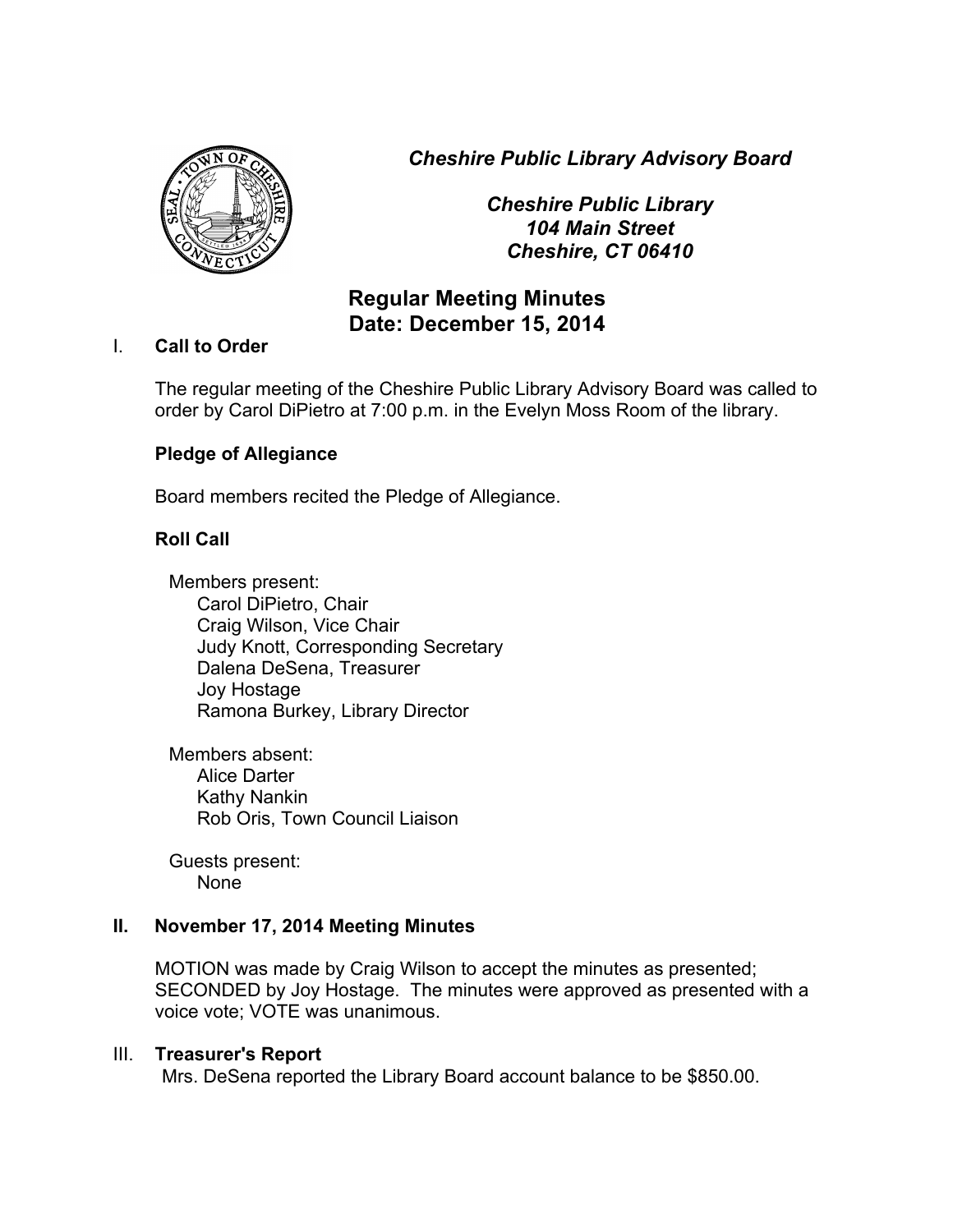### IV. **Reports of Committees**

1. School-Library Partnership Mrs. DiPietro read the following report from Lucas Franklin, the Head of Children's Services.

School-Library Partnership:

- I am currently in contact with Deborah Burns, the School Curriculum Coordinator, to work more directly with the school system in purchasing materials for the Children's collection. I am in the process of putting together a list of questions to ask school media specialists to ensure we are buying materials to cover school projects and ensure that we are properly supplementing the school's collection as best we can. Hopefully a meeting will be scheduled after the New Year once I'm back from vacation and school is back in session.
- We have some new and exciting programs planned for January.
	- $\triangleright$  We are holding a program entitled "Kids Coding Center" on January  $8<sup>th</sup>$  from 4:00 – 5:00 p.m. to teach the basics of coding to youth in grades Kindergarten to 2<sup>nd</sup> grade using a free IPad application called Scratch Jr.
	- $\triangleright$  A new weekly program for children ages birth to three is being added entitled "Tune Time for Tots"; a music and movement program to be held Wednesdays at 10:00 a.m.
	- $\triangleright$  We are also adding a weekly tween program entitled "Teen" Tuesday" starting at 4:00 p.m.
	- $\triangleright$  Teen programming will include a monthly "ZenDoodle" program that teaches the art of Zentangles.
	- $\triangleright$  Lastly, we are holding a program called "Tea Party and Storytime" on Saturday, January 31<sup>st</sup> at 11:00 a.m. (juice and cookies will be served).

Funding Resources - Mr. Wilson was absent. No report.

### V. **Communications**

Mrs. DiPietro reported it was a light period for emails and mail. There were no "hot" topics discussed online.

Mrs. Hostage stated she was pleased to see our Cheshire Library movies listed in the Hartford Courant. The October 23<sup>rd</sup> issue publicized "Here Comes Mr. Jordan;" the November  $20<sup>th</sup>$  issues included "Philomena" and the December 11<sup>th</sup> edition featured "Muppets Most Wanted."

VI. **Report of the Chair –** Carol DiPietro, Chair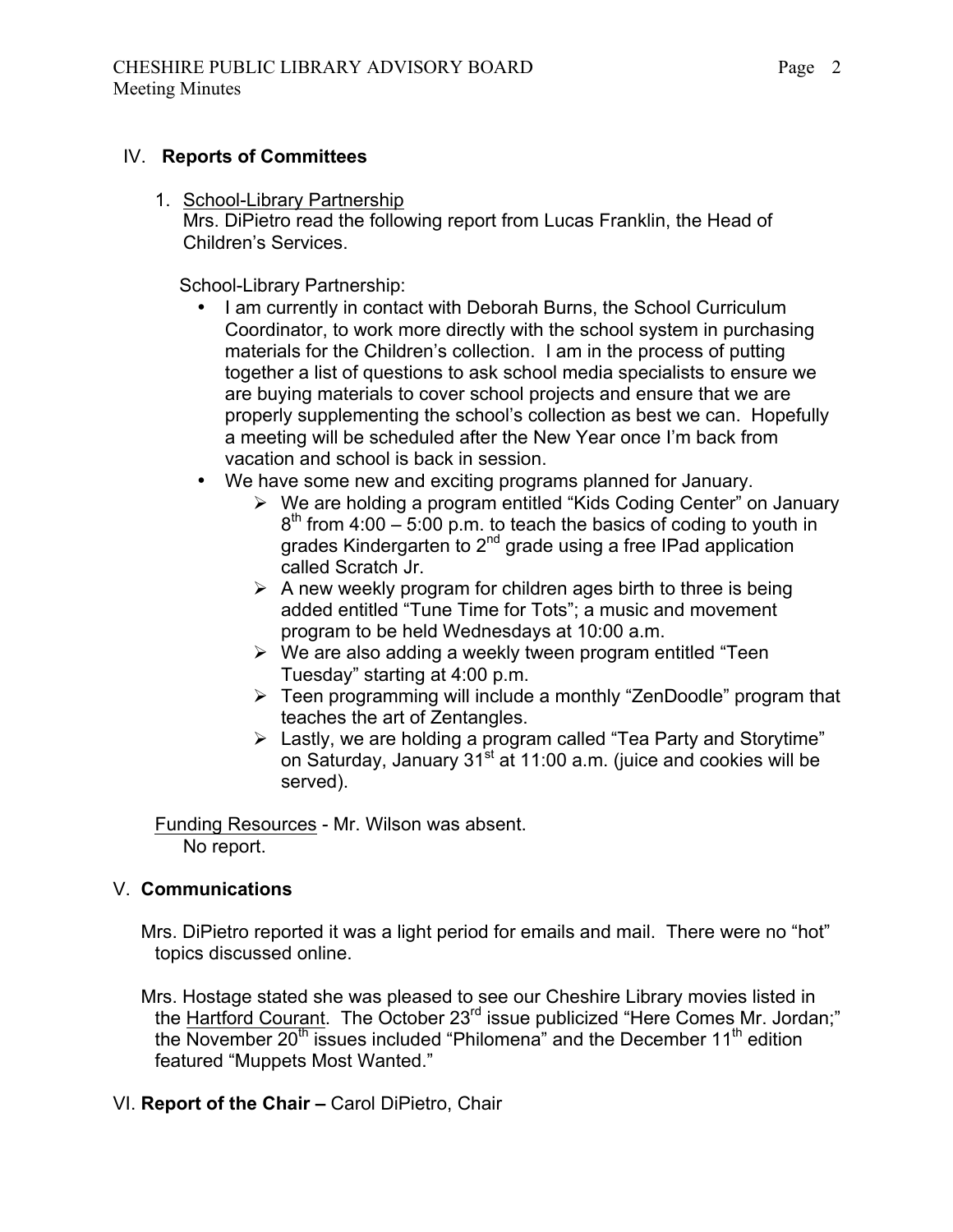- $\triangleright$  Mrs. DiPietro attended the staff Holiday Luncheon today at the library.
- $\triangleright$  Mrs. DiPietro will be attending the Town of Cheshire Holiday Gathering for Board and Commission volunteers this Thursday from 5:00-7:00 p.m.
- $\triangleright$  Mrs. DiPietro complimented the recent Cheshire Herald article about the availability of Hoopla at the library.
- $\triangleright$  Mrs. DiPietro reminded board members that several of our meetings in 2015 are not on the 3<sup>rd</sup> Monday of the month due to holidays and school vacations. Please check your calendars for the correct meeting dates.
- $\triangleright$  Mrs. Burkey took a photograph of the Library Board for the Town website.

# VII. **Report of the Library Director –** Ramona Burkey

### **Technology**

We are now "live" with Hoopla (new digital subscription model)! With your Cheshire library card, you can now stream or download your choice of hundreds of thousands of audiobooks, movies, music albums, and TV shows – for free. It's extremely easy to use, and you do not need to worry about late fees: items are automatically returned at the end of the borrowing period. Due to the library's limited budget, patrons are limited to 6 checkouts per month at this time. Mrs. DiPietro asked if a patron could pay more to receive more checkouts per month. Mrs. Burkey replied no, the checkout cap per month cannot be increased even with a donation or additional payment. Mrs. Burkey reported there are currently 187 patrons using Hoopla.

The library will be getting a new website, which Mary Dattilo did a great job on. Ours is a mobile website, which adjusts to a patron's mobile device. The majority of people access the website on a mobile device.

# **Programs and Services**

Circulation in November totaled 29,424 items. Our new public fax machine was used 43 times during the month of November. Board members commented on how convenient this service is patrons.

*Upcoming events (more programs, info and registration at cheshirelibrary.org):*

- Ø Movie Matinee "It's a Wonderful Life": Tuesday 12/16 at 1:00 p.m.; Scrooge": Tuesday, 12/23 at 1:00 p.m.
- $\triangleright$  Tween Book Club: Tuesday, 12/16 at 4:00 p.m.
- $\triangleright$  Cheshire Magic: The Gathering Club Tuesday, 12/16 at 7:00 p.m.
- $\triangleright$  Builders Brigade (LEGO club): Wednesday, 12/17 at 4:00 p.m.
- Ø Maker Fun: Thursday, 12/18 at 4:00 p.m.
- $\triangleright$  Pajama Storytime: Thursday, 12/18 at 6:30 p.m.
- $\geq$  Zumba for Kids: Friday, 12/19/14 and 1/9/15 at 1:00 p.m.
- $\triangleright$  Anime Club: Friday, 12/19 at 3:00 p.m.
- $\triangleright$  Weekend Concert: "joy to the World" with Judy Handler and Mark Levesque Saturday, 12/20 at 2:00 p.m.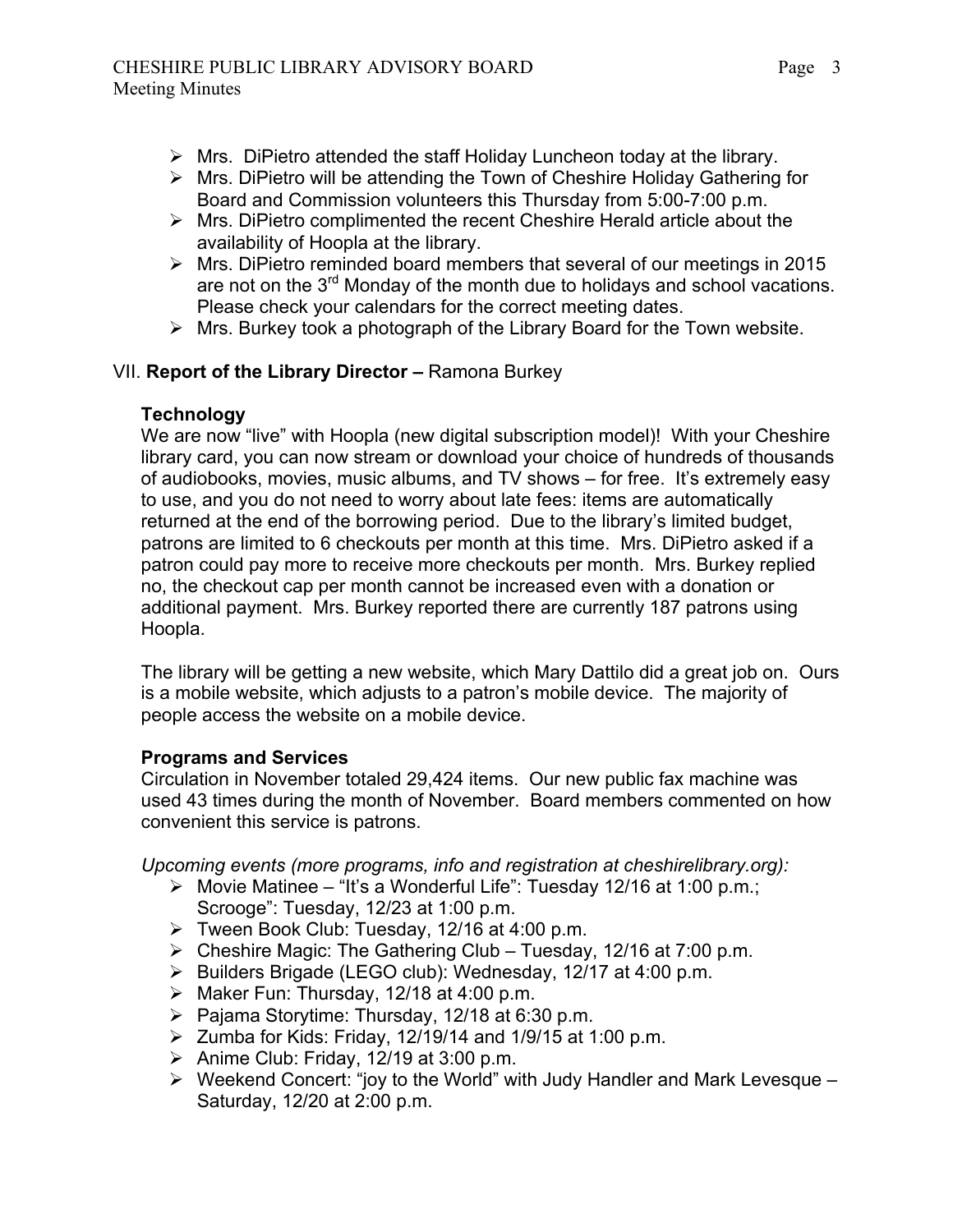- $\triangleright$  "Fun With Rhythms": Saturday, 12/27 at 10:30am
- $\triangleright$  College Financial Aid Seminar: Tuesday, 1/6 at 7:00 p.m.

### **Personnel**

The deadline for candidates to apply for the position of Children's Librarian is Friday, December 19<sup>th</sup>, so we will likely be interviewing candidates shortly after the New Year begins.

Mrs. Burkey went to the Town Council meeting last Tuesday, where they discussed her proposed adjustments to three library staff positions (the Town Personnel Committee had forwarded the proposal to the Town Council). Mrs. Burkey explained the programmatic changes and the estimated savings of \$28,000 annually. The Town Council approved the proposed adjustments unanimously. The position adjustments are effective today.

### **Financial**

The library has received \$700 in donations toward the Children's Room signage, in honor of Sue Hartley and Cindy Tencza. The Friends will also make a donation to the sign. The signage will be a 3-dimensional tree surrounding the entrance to the Children's room and will cost approximately \$4000.

I have received the budget packet from the Finance Director and will be preparing the library's budget request for Fiscal Year 2015-2016 over the next few weeks (budget requests are due January  $16<sup>th</sup>$ ). This includes operating expenditures as well as buildings and grounds. I'll also be working with Joan Pilarczyk on planning Artsplace's budget request.

# **Buildings and Grounds**

The library will be closed on Wednesday, December 24 and Thursday, December 25. The library will close at 4:00 p.m. on December 31 and will be closed on January 1, 2015. Please remember that we will be open on Sunday afternoons, from January 4 through March 29, 2015, from 1:00 p.m. until 5:00 p.m.

### **Policies and Planning**

### **Other**

Mrs. Hostage asked the status of the parking agreement with the church. Mrs. Burkey, the Town Manager, the Town Attorney, the Church Pastor, 2 Church Elders and the Church Attorney recently met – a very productive meeting with those parties involved. Mrs. Burkey expects a resolution will be upcoming.

### IX. **Unfinished Business** - **Review of the Cheshire Public Library's Strategic Plan 2012-2016**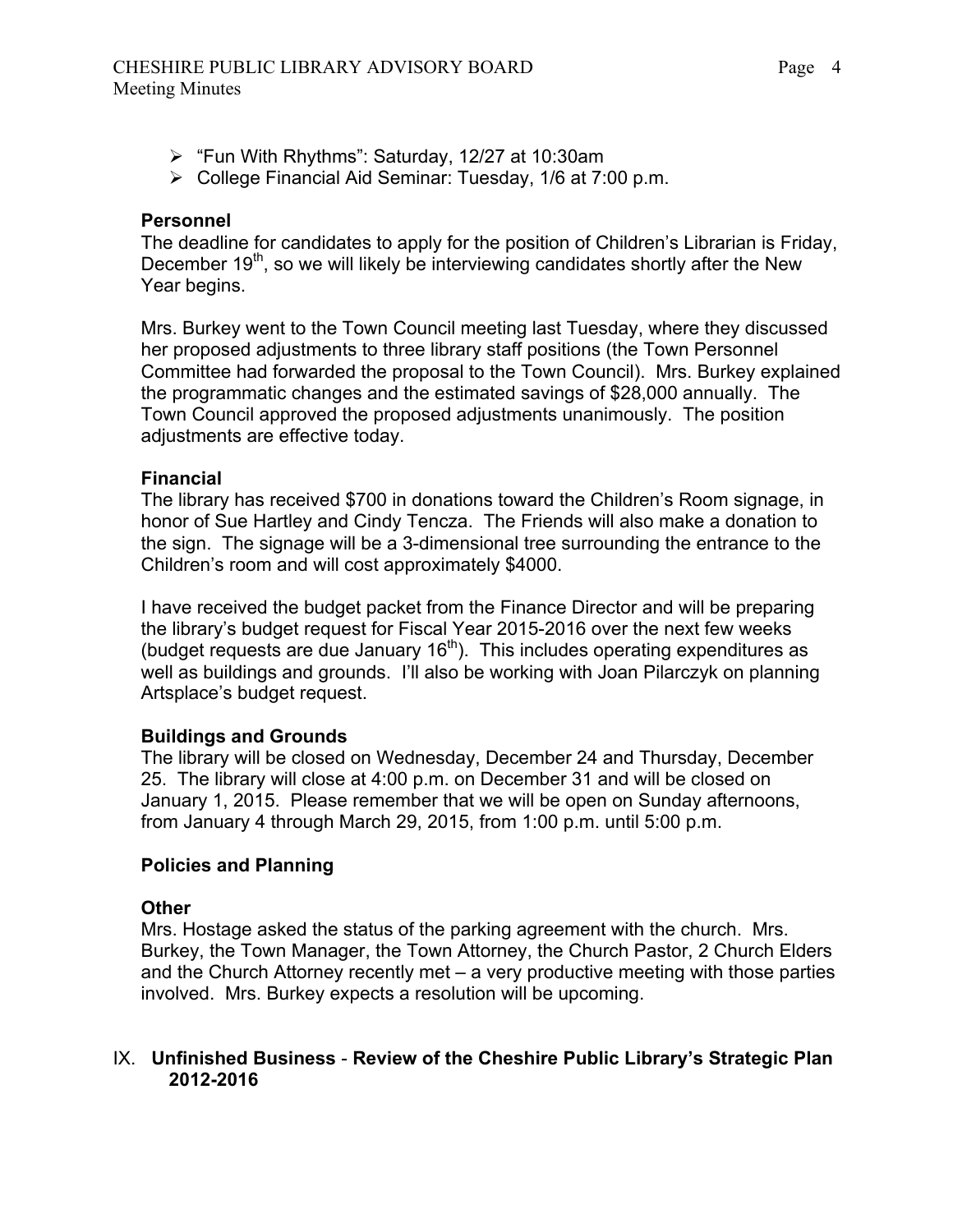The Library Advisory Board members continued their review of the strategic plan, updating the following areas:

PAGE 2, STRATEGIC FOCUS #1: "Young Minds: Encouraging Learning and Growth"

- 1<sup>st</sup> OBJECTIVE: Add the acronym *STEM* to the strategy.<br>• 2<sup>nd</sup> OBJECTIVE TACTIC: Host a School-Business Partne
- 2nd OBJECTIVE TACTIC: *Host a School-Business Partnership meeting at the Library.* Completed.
- 2nd OBJECTIVE TACTIC: *Provide library-related professional development opportunities for CPS faculty, staff, and/or administrators at the library.* Lucas Franklin is working on this.
- 2nd OBJECTIVE TACTIC: *Conduct a Parent-Teacher Organization orientation session at the library.* Mrs. Burley will contact Cheshire Townwide PTA President Maura Esposito.

PAGE 3, STRATEGIC FOCUS #2: "My Library: A Personalized Experience"

- 2nd OBJECTIVE: *Provide excellent customer service at all times, in alignment with library best practices.* Need to improve; tied to budgetary restraints.
- 2nd OBJECTIVE, TACTIC: *Investigate ad-driven postcards/mailings for the library.* Mrs. Burkey met with Mrs. Darter concerning this.
- PAGE 3, 2nd OBJECTIVE, TACTIC: *Implement a "greeter/concierge" program, with knowledgeable staff available at a welcome station in the lobby.* Mrs. Burkey stated this involves another service point needing to be staffed. Any volunteer would need to be trained about the library services and also in customer service. This tactic is involved – Mrs. Burkey needs to do more work on this tactic.

PAGE 4, STRATEGIC FOCUS #2: "My Library: A Personalized Experience"

• 1st OBJECTIVE STRATEGY: *Ensure that job descriptions are in keeping with library best practices.* All union job descriptions were completed in 2013. The remaining 3 job descriptions (Director, Deputy Director and Administrative Assistant) need to be reviewed by the Town Council.

PAGE 5, STRATEGIC FOCUS #3: "Informed Citizens: Lifelong Learning"

• 3rd OBJECTIVE STRATEGY: *Partner with local businesses and organizations, to foster awareness of CPL resources for the business community and to help drive local economic development.* The library has completed several items in this strategy. They hosted a Chamber Business After Hours in February 2013 and a Small Business Owners program. Reference Librarian Bill Basil serves on the Chamber of Commerce Program committee. The library participated in the *Show Your Card* program. The library has also booths at the Chamber of Commerce